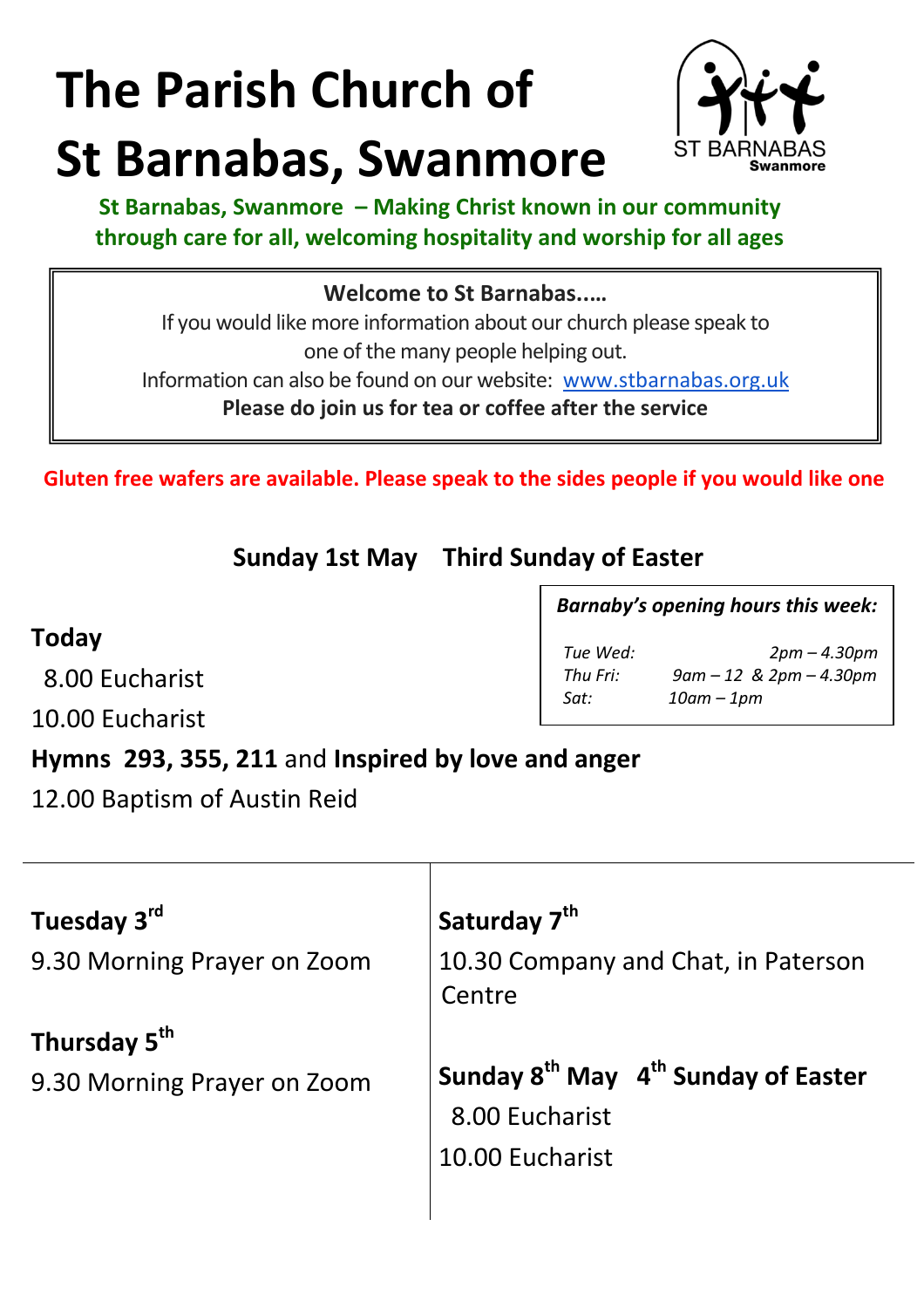#### **Collect**

Risen Christ, you filled your disciples with boldness and fresh hope: strengthen us to proclaim your risen life and fill us with your peace, to the glory of God the Father. **Amen**

#### **FIRST READING Acts 9:1-20**

#### *A reading from the Acts of the Apostles*

Meanwhile Saul, still breathing threats and murder against the disciples of the Lord, went to the high priest and asked him for letters to the synagogues at Damascus, so that if he found any who belonged to the Way, men or women, he might bring them bound to Jerusalem. Now as he was going along and approaching Damascus, suddenly a light from heaven flashed around him. He fell to the ground and heard a voice saying to him, 'Saul, Saul, why do you persecute me?' He asked, 'Who are you, Lord?' The reply came, 'I am Jesus, whom you are persecuting. But get up and enter the city, and you will be told what you are to do.' The men who were travelling with him stood speechless because they heard the voice but saw no one. Saul got up from the ground, and though his eyes were open, he could see nothing; so they led him by the hand and brought him into Damascus. For three days he was without sight, and neither ate nor drank. Now there was a disciple in Damascus named Ananias. The Lord said to him in a vision, 'Ananias.' He answered, 'Here I am, Lord.' The Lord said to him, 'Get up and go to the street called Straight, and at the house of Judas look for a man of Tarsus named Saul. At this moment he is praying, and he has seen in a vision a man named Ananias come in and lay his hands on him so that he might regain his sight.' But Ananias answered, 'Lord, I have heard from many about this man, how much evil he has done to your saints in Jerusalem; and here he has authority from the chief priests to bind all who invoke your name.' But the Lord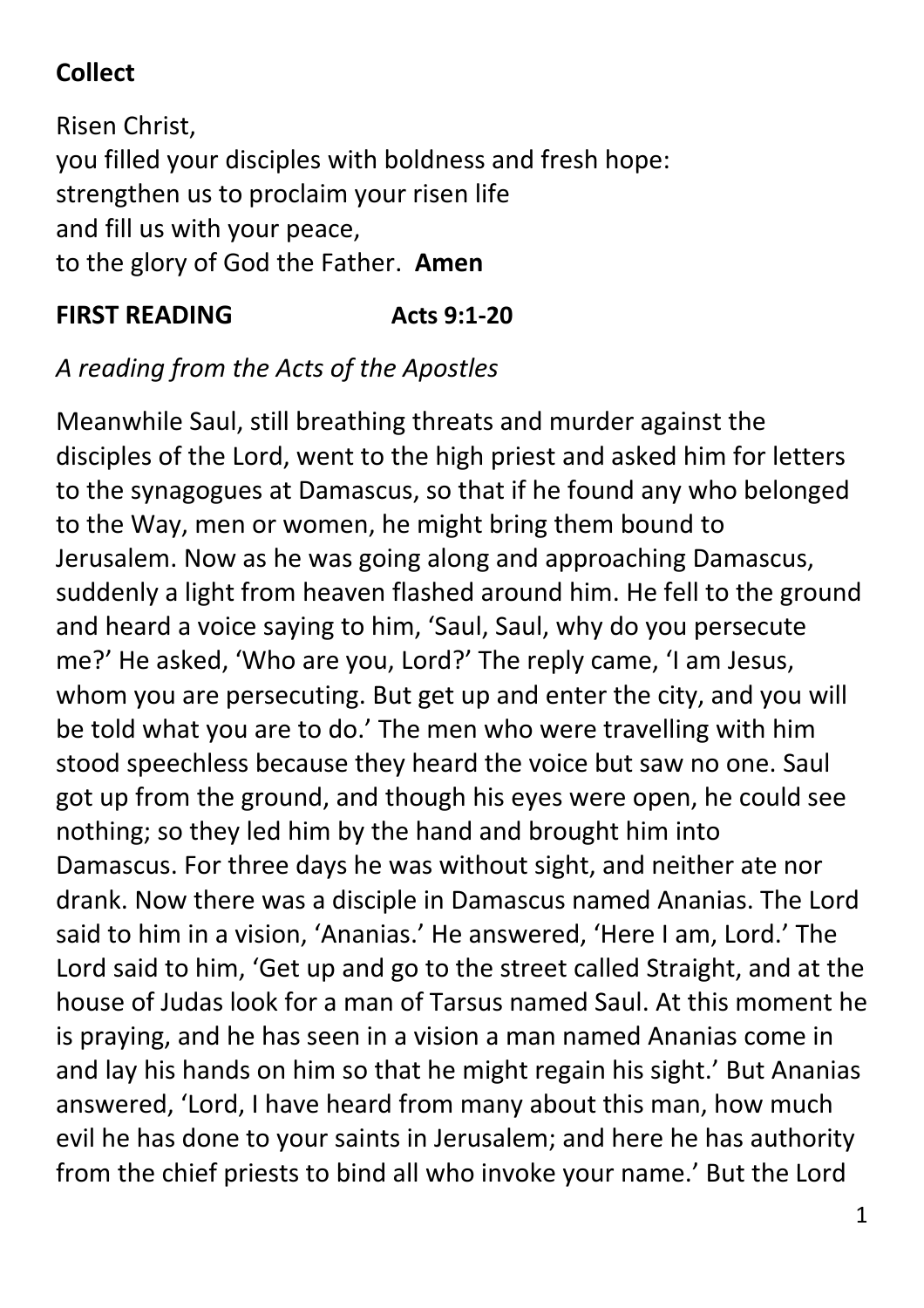said to him, 'Go, for he is an instrument whom I have chosen to bring my name before Gentiles and kings and before the people of Israel; I myself will show him how much he must suffer for the sake of my name.' So Ananias went and entered the house. He laid his hands on Saul and said, 'Brother Saul, the Lord Jesus, who appeared to you on your way here, has sent me so that you may regain your sight and be filled with the Holy Spirit.' And immediately something like scales fell from his eyes, and his sight was restored. Then he got up and was baptized, and after taking some food, he regained his strength. For several days he was with the disciples in Damascus, and immediately he began to proclaim Jesus in the synagogues, saying, 'He is the Son of God.'

*This is the word of the Lord* **Thanks be to God**

#### **SECOND READING Revelation 5:11-end**

#### *A reading from the Book of Revelation*

Then I looked, and I heard the voice of many angels surrounding the throne and the living creatures and the elders; they numbered myriads of myriads and thousands of thousands, singing with full voice, 'Worthy is the Lamb that was slaughtered to receive power and wealth and wisdom and might and honour and glory and blessing!' Then I heard every creature in heaven and on earth and under the earth and in the sea, and all that is in them, singing, 'To the one seated on the throne and to the Lamb be blessing and honour and glory and might for ever and ever!' And the four living creatures said, 'Amen!' And the elders fell down and worshipped.

*This is the word of the Lord* **Thanks be to God**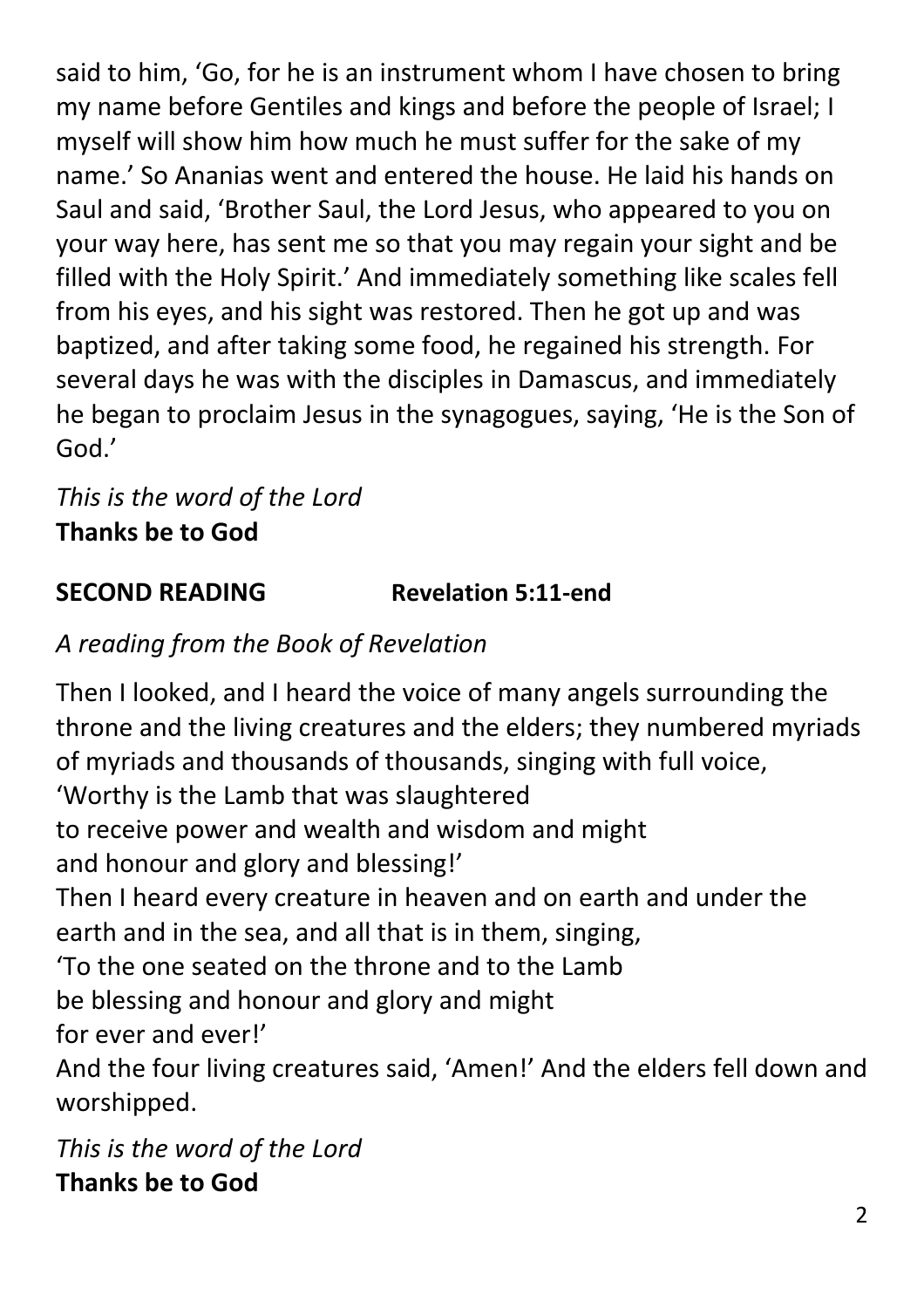#### *Hear the Gospel of our Lord Jesus Christ according to John* **Glory to you, O Lord**

After these things Jesus showed himself again to the disciples by the Sea of Tiberias; and he showed himself in this way. Gathered there together were Simon Peter, Thomas called the Twin, Nathanael of Cana in Galilee, the sons of Zebedee, and two others of his disciples. Simon Peter said to them, 'I am going fishing.' They said to him, 'We will go with you.' They went out and got into the boat, but that night they caught nothing.

Just after daybreak, Jesus stood on the beach; but the disciples did not know that it was Jesus. Jesus said to them, 'Children, you have no fish, have you?' They answered him, 'No.' He said to them, 'Cast the net to the right side of the boat, and you will find some.' So they cast it, and now they were not able to haul it in because there were so many fish. That disciple whom Jesus loved said to Peter, 'It is the Lord!' When Simon Peter heard that it was the Lord, he put on some clothes, for he was naked, and jumped into the lake. But the other disciples came in the boat, dragging the net full of fish, for they were not far from the land, only about a hundred yards off.

When they had gone ashore, they saw a charcoal fire there, with fish on it, and bread. Jesus said to them, 'Bring some of the fish that you have just caught.' So Simon Peter went aboard and hauled the net ashore, full of large fish, a hundred and fifty-three of them; and though there were so many, the net was not torn. Jesus said to them, 'Come and have breakfast.' Now none of the disciples dared to ask him, 'Who are you?' because they knew it was the Lord. Jesus came and took the bread and gave it to them, and did the same with the fish. This was now the third time that Jesus appeared to the disciples after he was raised from the dead.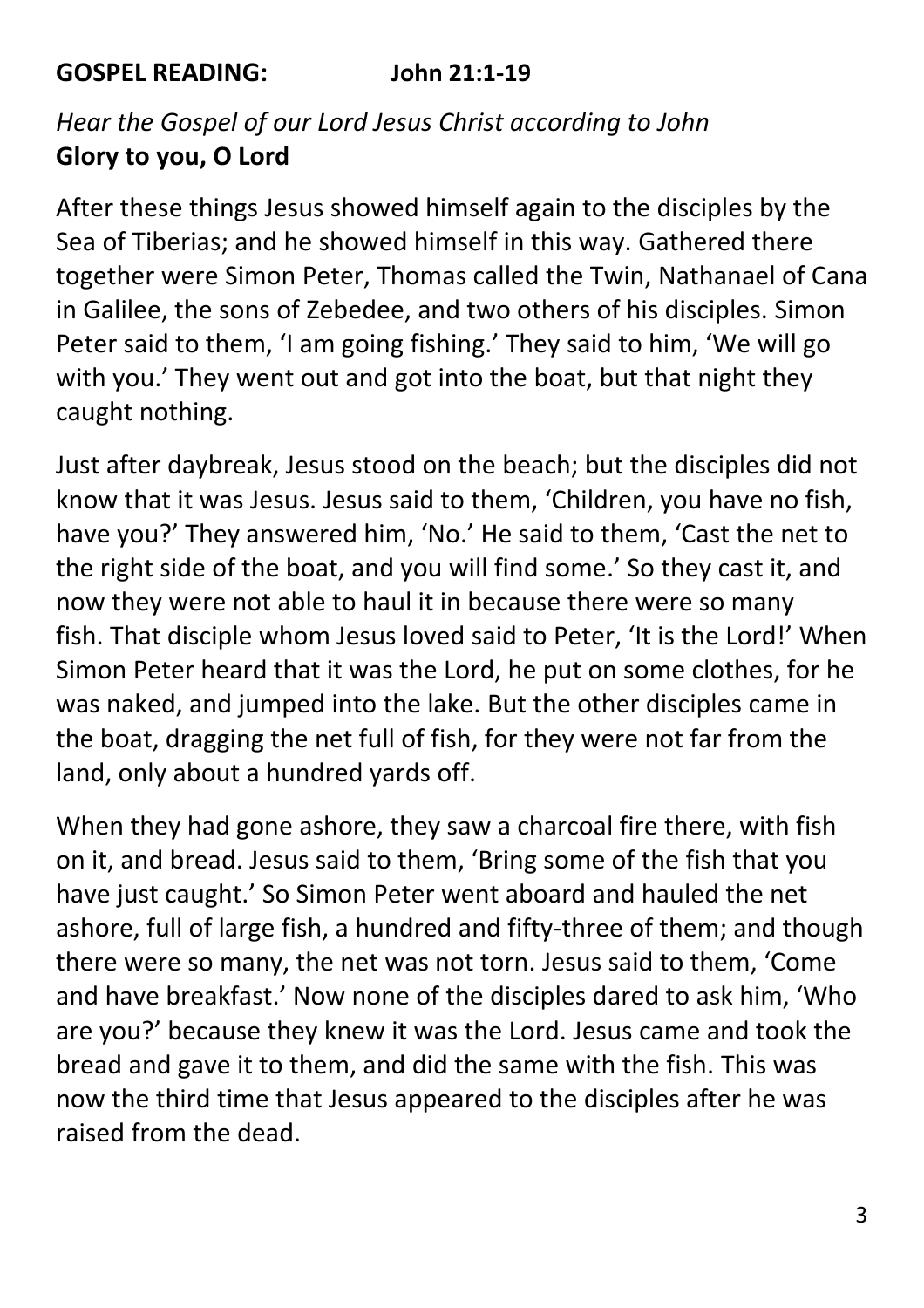When they had finished breakfast, Jesus said to Simon Peter, 'Simon son of John, do you love me more than these?' He said to him, 'Yes, Lord; you know that I love you.' Jesus said to him, 'Feed my lambs.' A second time he said to him, 'Simon son of John, do you love me?' He said to him, 'Yes, Lord; you know that I love you.' Jesus said to him, 'Tend my sheep.' He said to him the third time, 'Simon son of John, do you love me?' Peter felt hurt because he said to him the third time, 'Do you love me?' And he said to him, 'Lord, you know everything; you know that I love you.' Jesus said to him, 'Feed my sheep. Very truly, I tell you, when you were younger, you used to fasten your own belt and to go wherever you wished. But when you grow old, you will stretch out your hands, and someone else will fasten a belt around you and take you where you do not wish to go.' (He said this to indicate the kind of death by which he would glorify God.) After this he said to him, 'Follow me.'.

*This is the Gospel of the Lord* **Praise to you, O Christ**

#### **Post-Communion Prayer**

Living God, your Son made himself known to his disciples in the breaking of bread: open the eyes of our faith, that we may see him in all his redeeming work; who is alive and reigns, now and for ever. **Amen**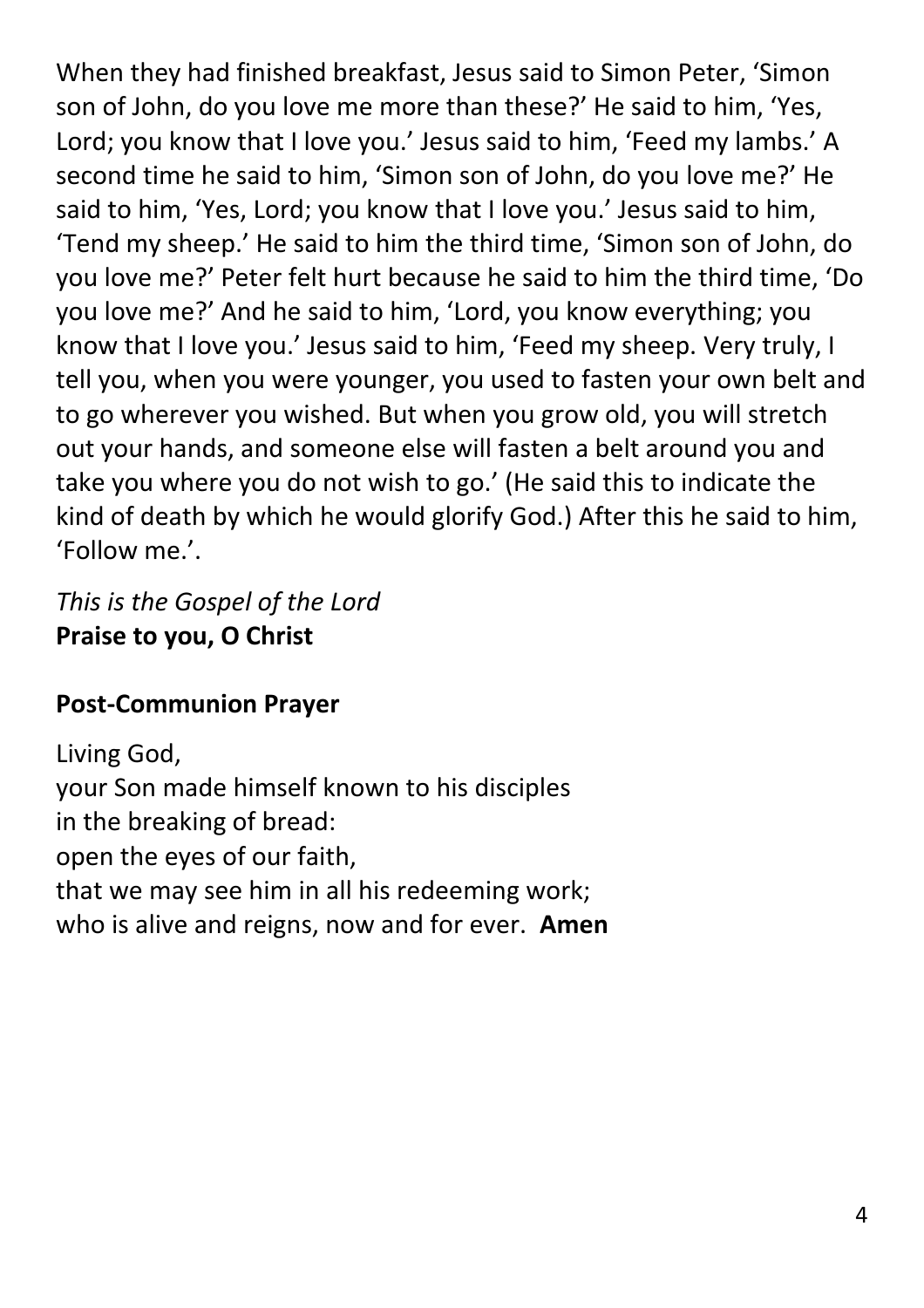#### **Hymn Inspired by love and anger**

Inspired by love and anger, disturbed by need and pain, Informed of God's own bias, we ask him once again: "How long must some folk suffer? How long can few folk mind? How long dare vain self-interest turn prayer and pity blind?"

From those forever victims of heartless human greed, Their cruel plight composes a litany of need: "Where are the fruits of justice? Where are the signs of peace? When is the day when prisoners and dreams find their release?"

From those forever shackled to what their wealth can buy, The fear of lost advantage provoke the bitter cry: "Don't query our position! Don't criticise our wealth! Don't mention those exploited by politics and stealth!"

To God, who through the prophets proclaimed a different age, We offer earth's indifference, its agony and rage: "When will the wronged by righted? When will the kingdom come? When will the world be generous to all instead of some?"

God asks, "Who will go for me? Who will extend my reach? And who, when few will listen, will prophesy and preach? And who, when few bid welcome, will offer all they know? And who, when few dare follow, will walk the road I show?"

Amused in someone's kitchen, asleep in someone's boat, Attuned to what the ancients exposed, proclaimed and wrote, A saviour without safety, a tradesman without tools Has come to tip the balance with fishermen and fools.

© WGRG / The Iona Community (admin. GIA Publications, Inc.) CCLI 29853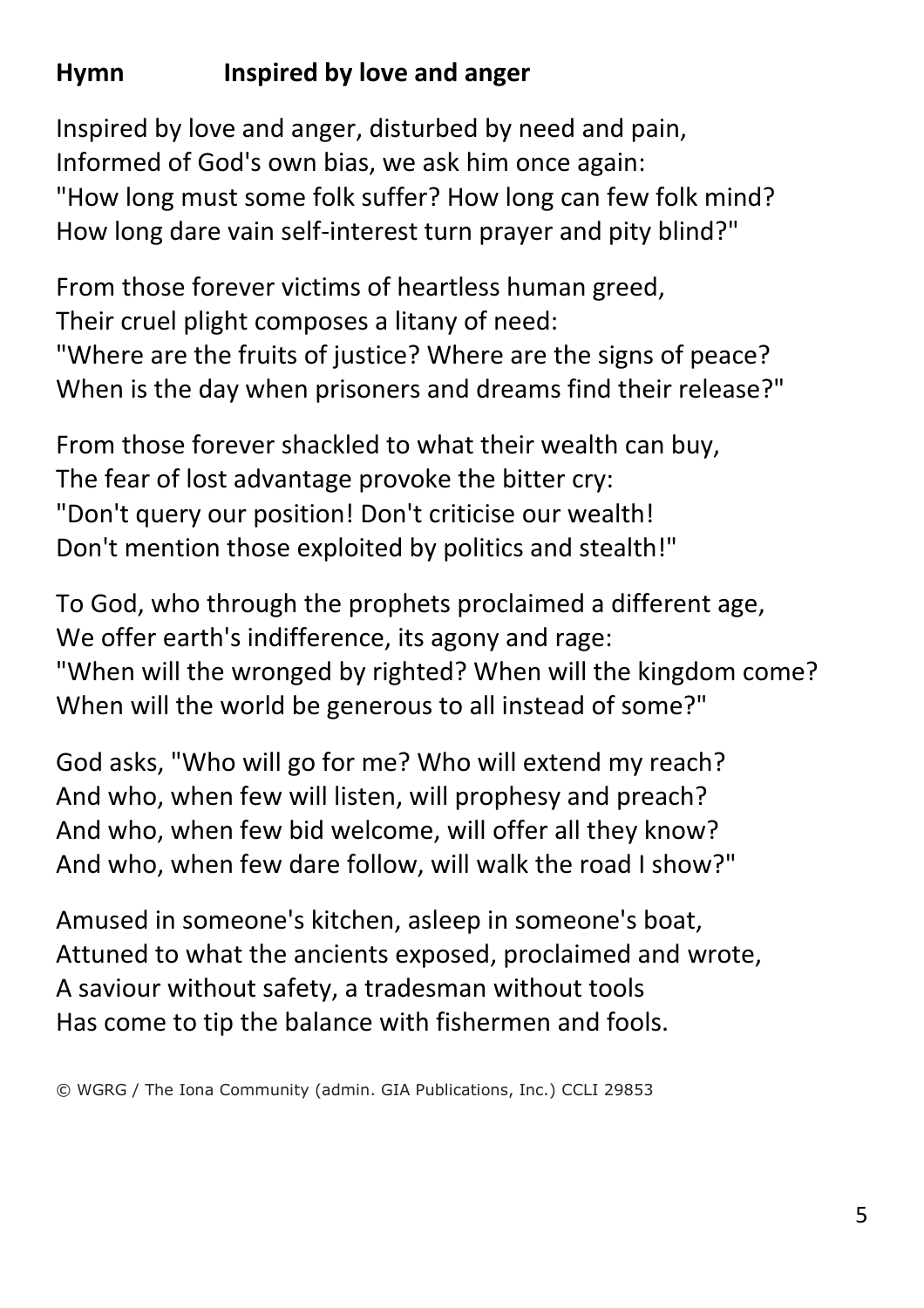## **Notices**

#### **Readings for next week : Acts 9.36–end, Revelation 7.9–end** and **John 10.22–30**

Following the removal of restrictions in England: the wearing of masks is no longer required in the church buildings however we are maintaining the non-pew seated areas at the back and right-hand side as masks-on areas for those who prefer this. Hand sanitiser will continue to be provided. Obviously, everybody should be considerate of others so please sit away from others unless you are of the same household. For communion: people are being invited to come up starting with the back rows and working towards the front rows. This means the front row people will be the last to receive.

**Christian Aid Week 15th May - 22nd May** Join us this Christian Aid Week and help turn hunger into hope. To aid one of our chosen charities, we now have an ONLINE giving page specifically linked to St Barnabas for use during Christian Aid week. Please use the following link/ QR code to direct you to a donation page should you wish to support in this way. <https://giving.give-star.com/online/christian-aid/christian-aid>



Alternatively, I will have a contactless card reader linked up for use in church on 15th and 22nd May. Donations may still be made in cash via the church collection should you prefer. With every gift, every action, every prayer, we share hope with our sisters and brothers facing crisis around the world, from Ukraine to Zimbabwe. Thank you - Wendy (878220)

Congratulations to the Livingstone family on the birth of Tilly and Sam's baby.